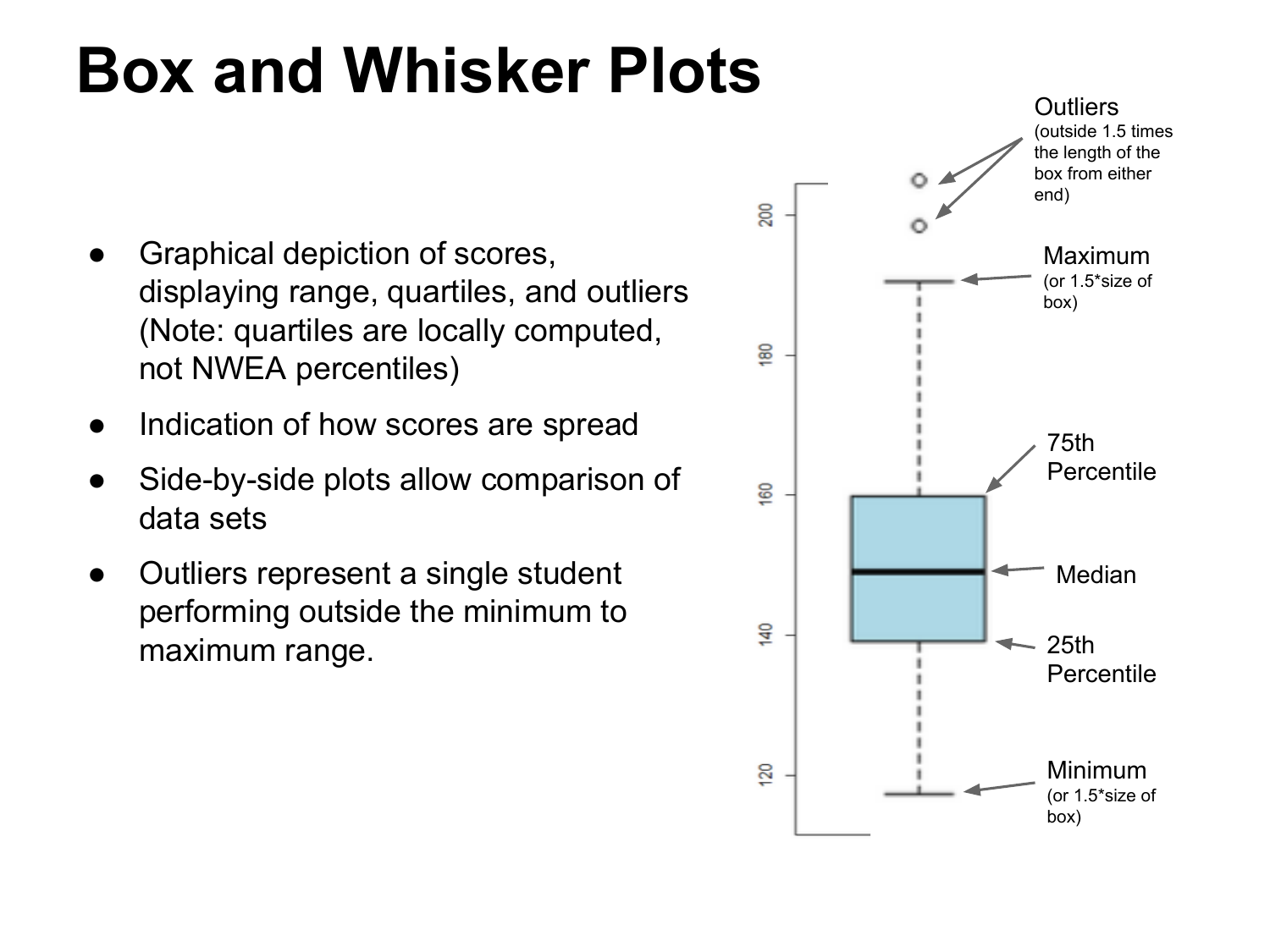**MAP Math RIT - Grade KG Cohort** 

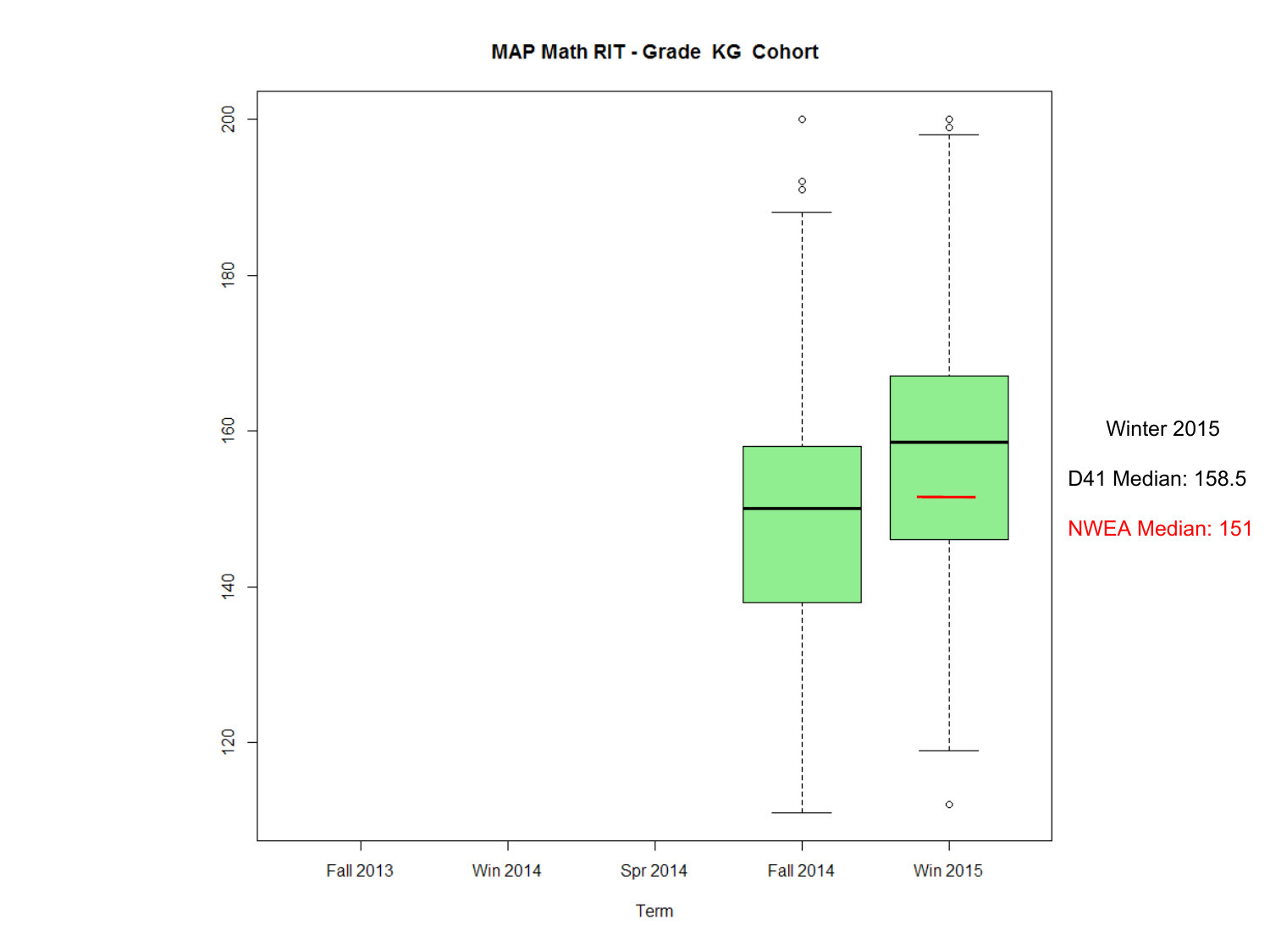**MAP Math RIT - Grade 1 Cohort** 

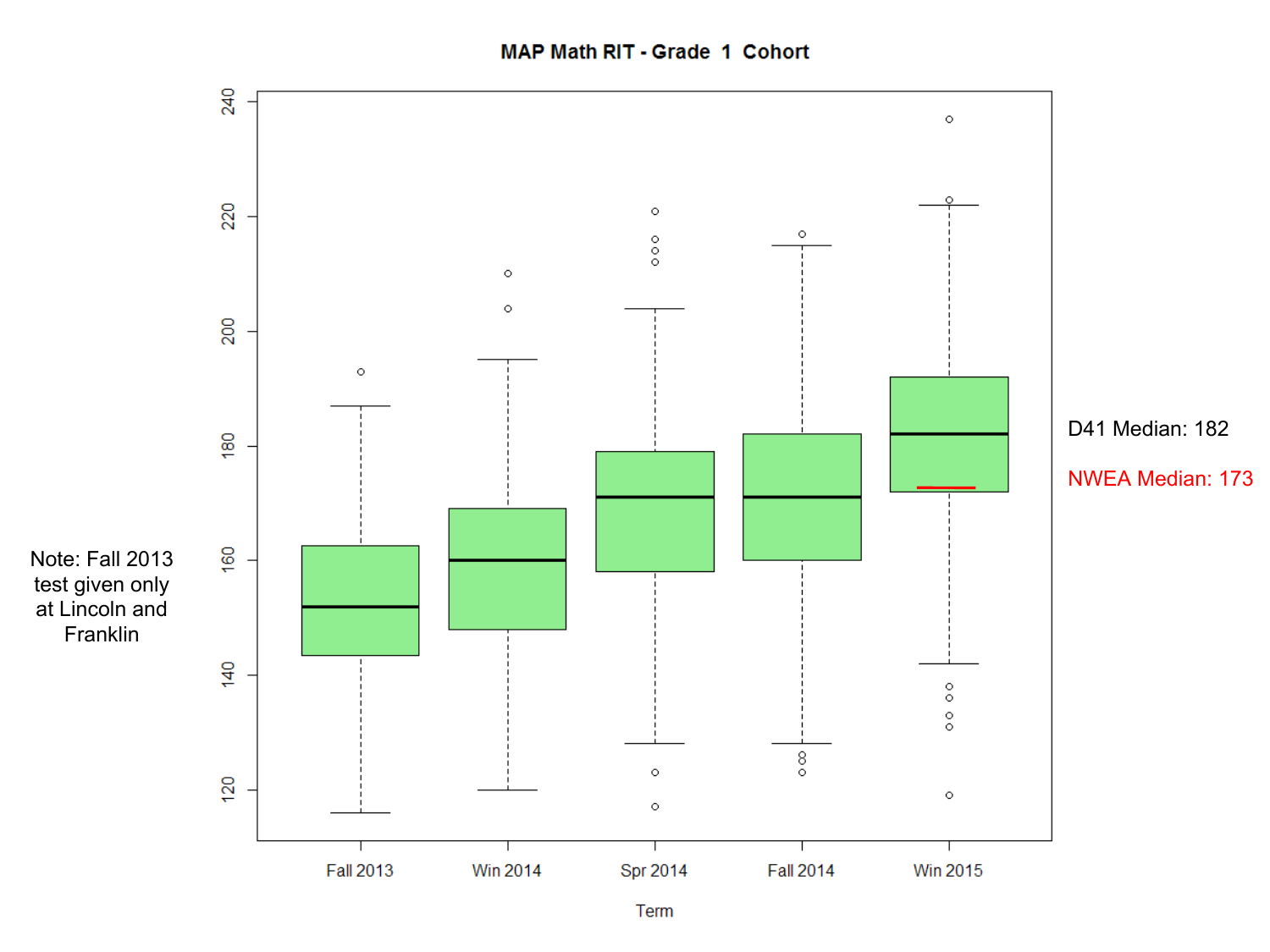**MAP Math RIT - Grade 2 Cohort** 

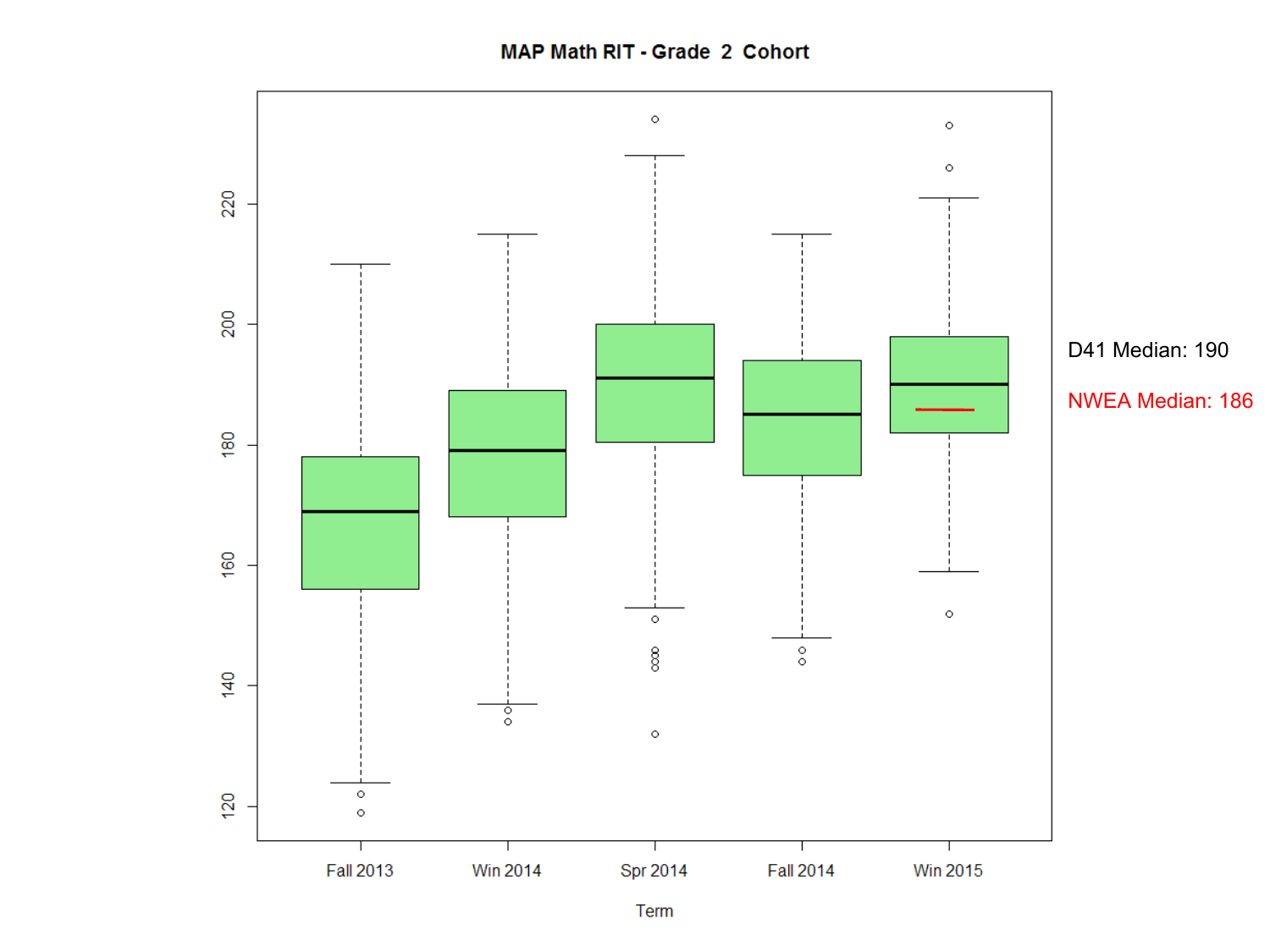MAP Math RIT - Grade 3 Cohort



Term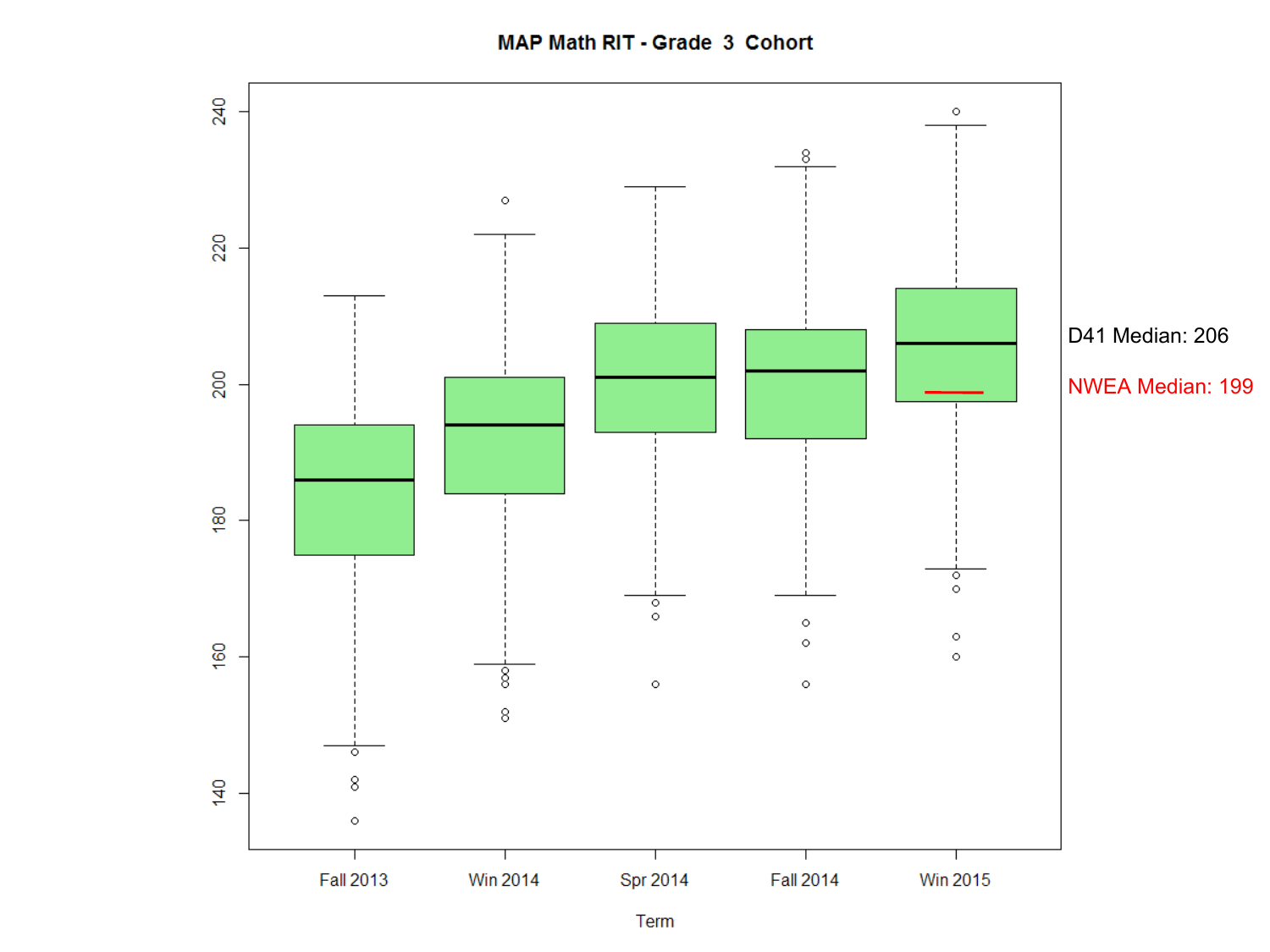**MAP Math RIT - Grade 4 Cohort** 

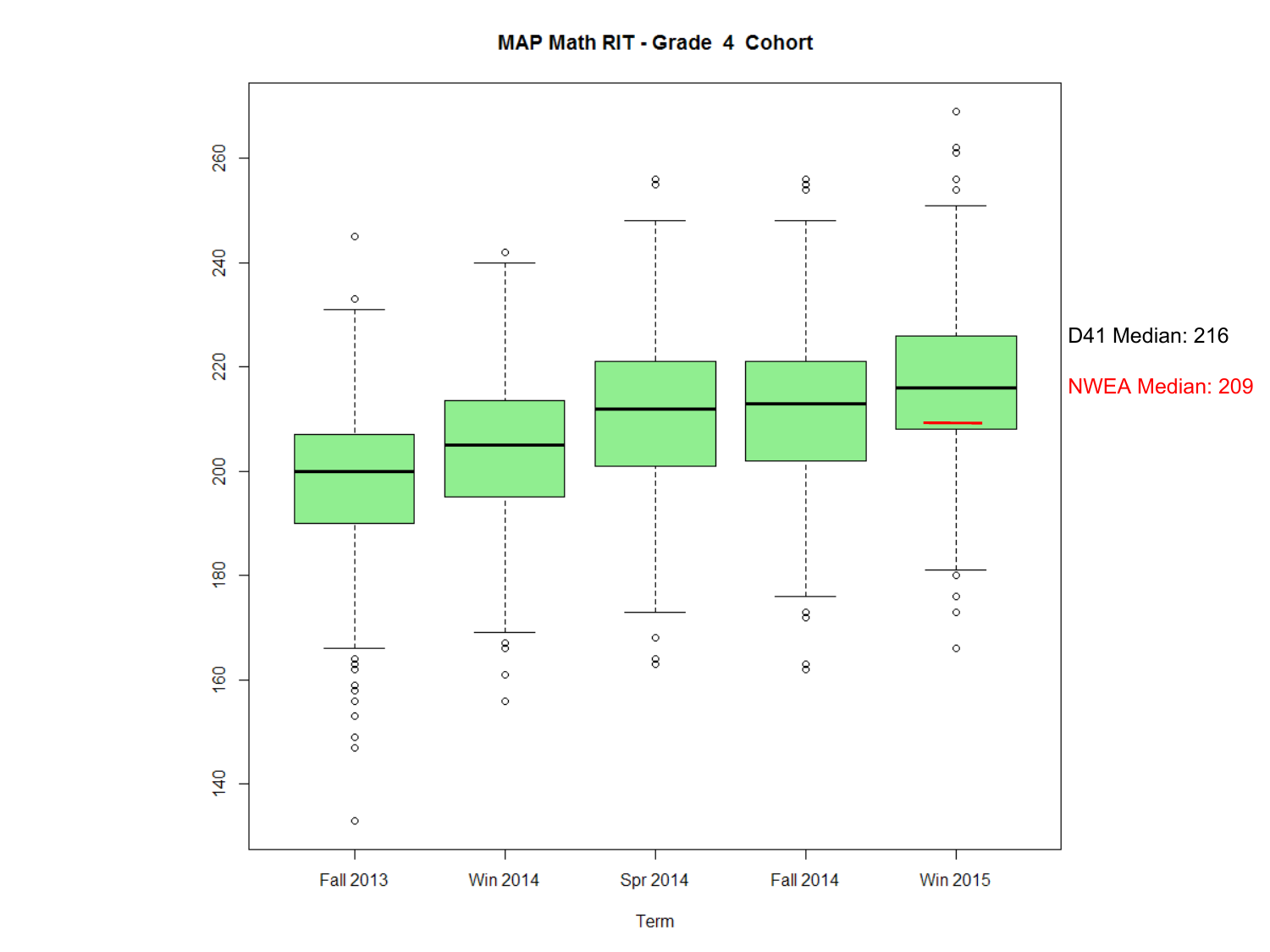**MAP Math RIT - Grade 5 Cohort** 

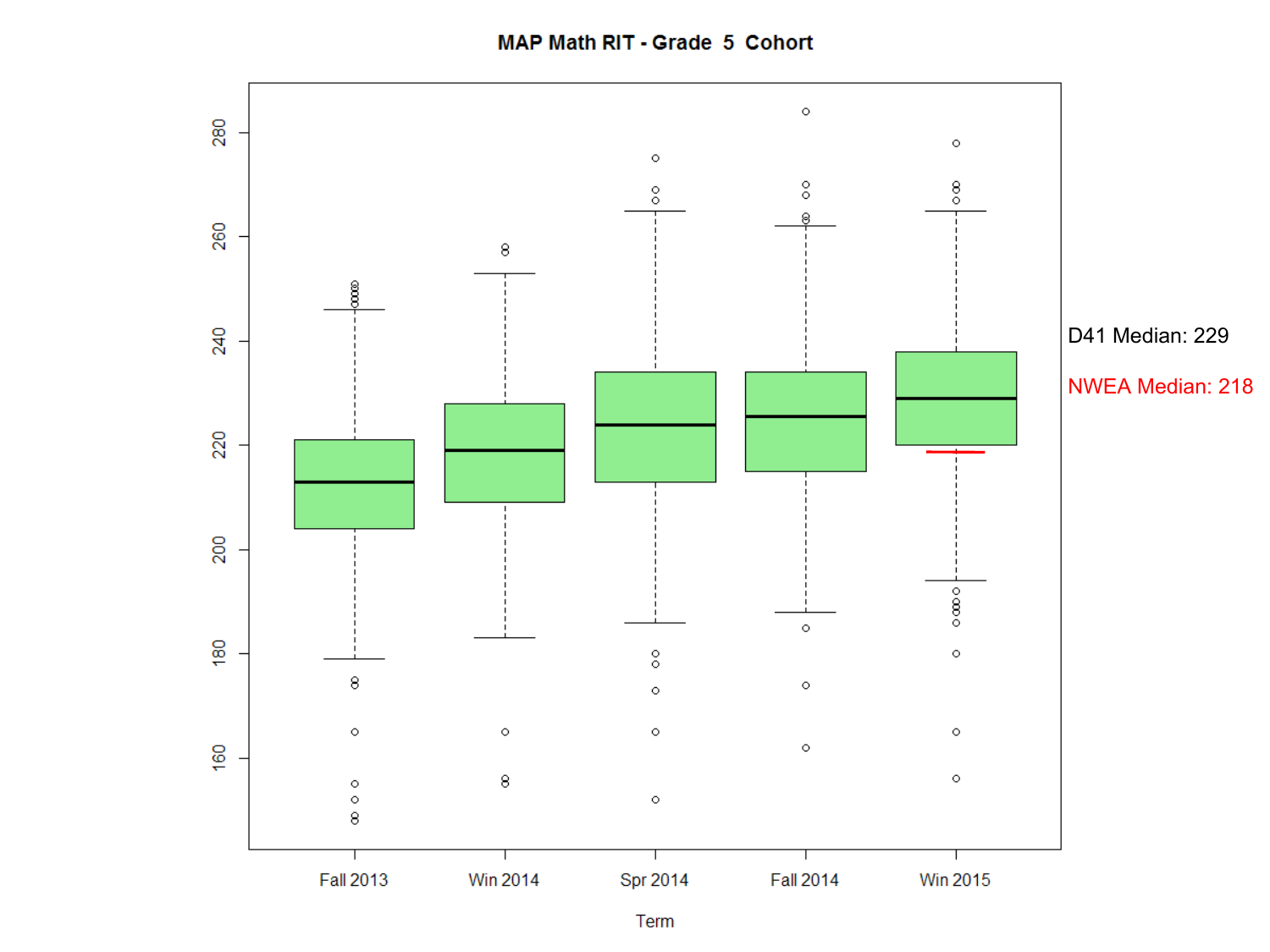MAP Math RIT - Grade 6 Cohort

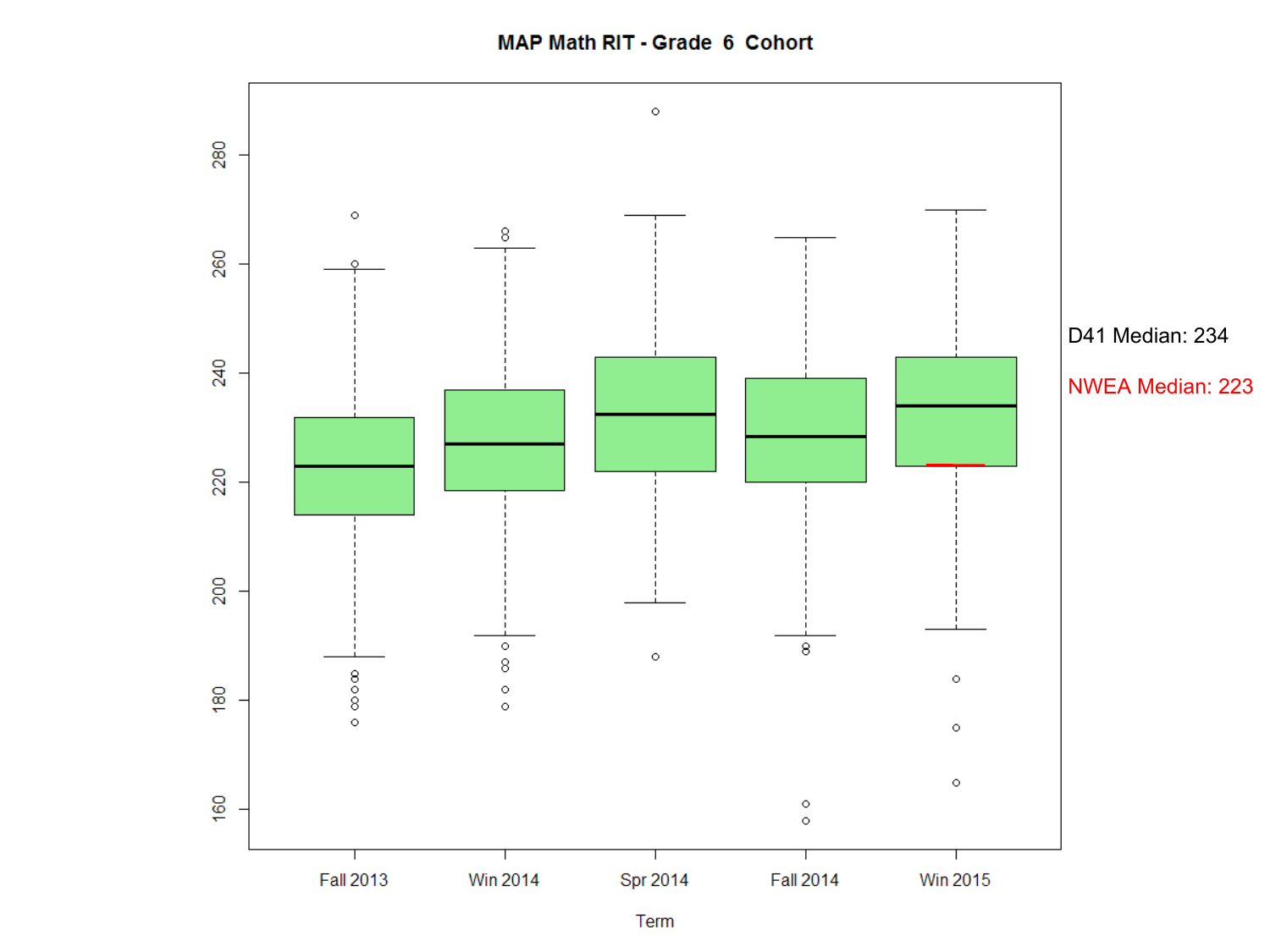**MAP Math RIT - Grade 7 Cohort** 

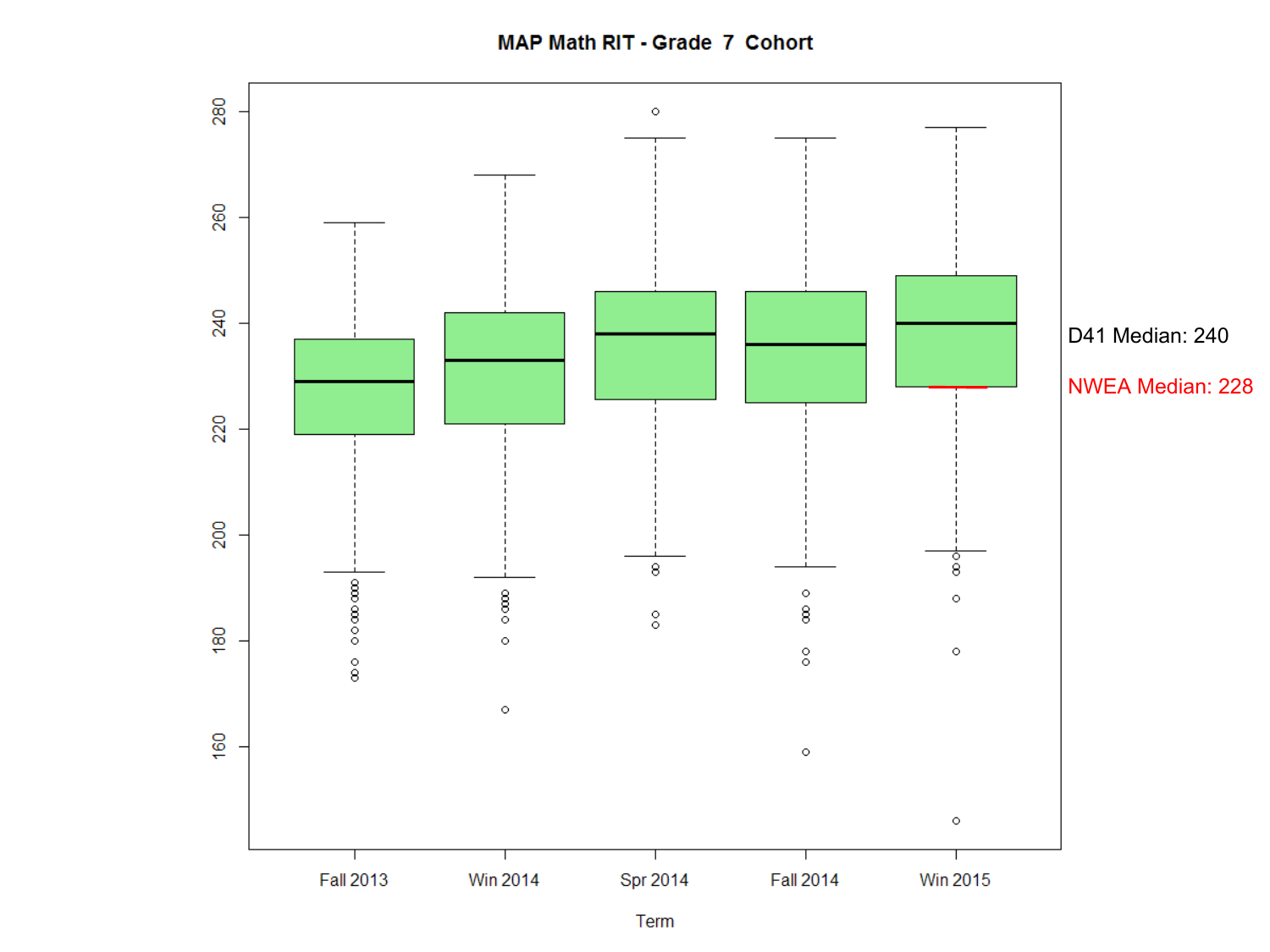**MAP Math RIT - Grade 8 Cohort** 

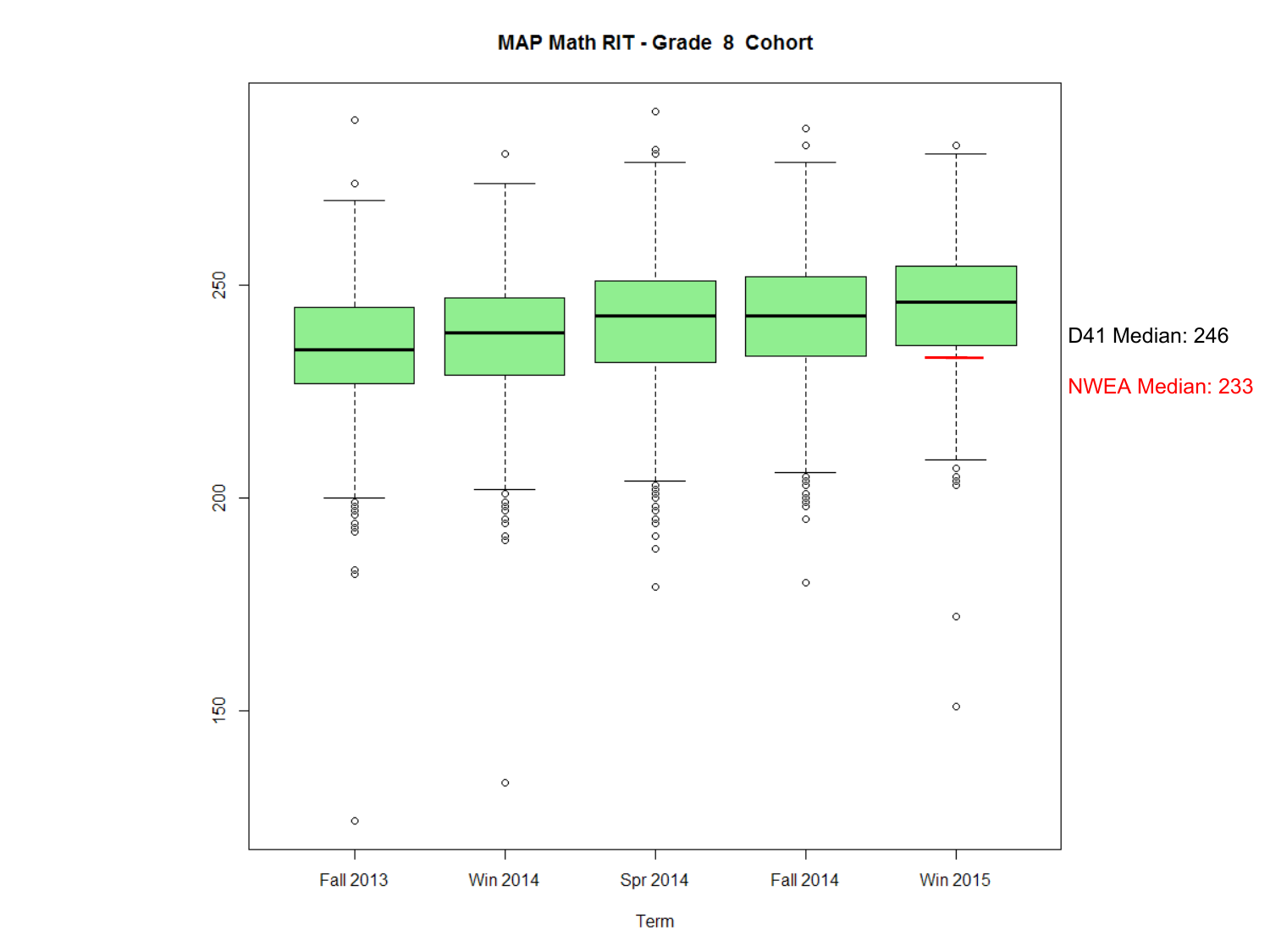**MAP Reading RIT - Grade KG Cohort** 

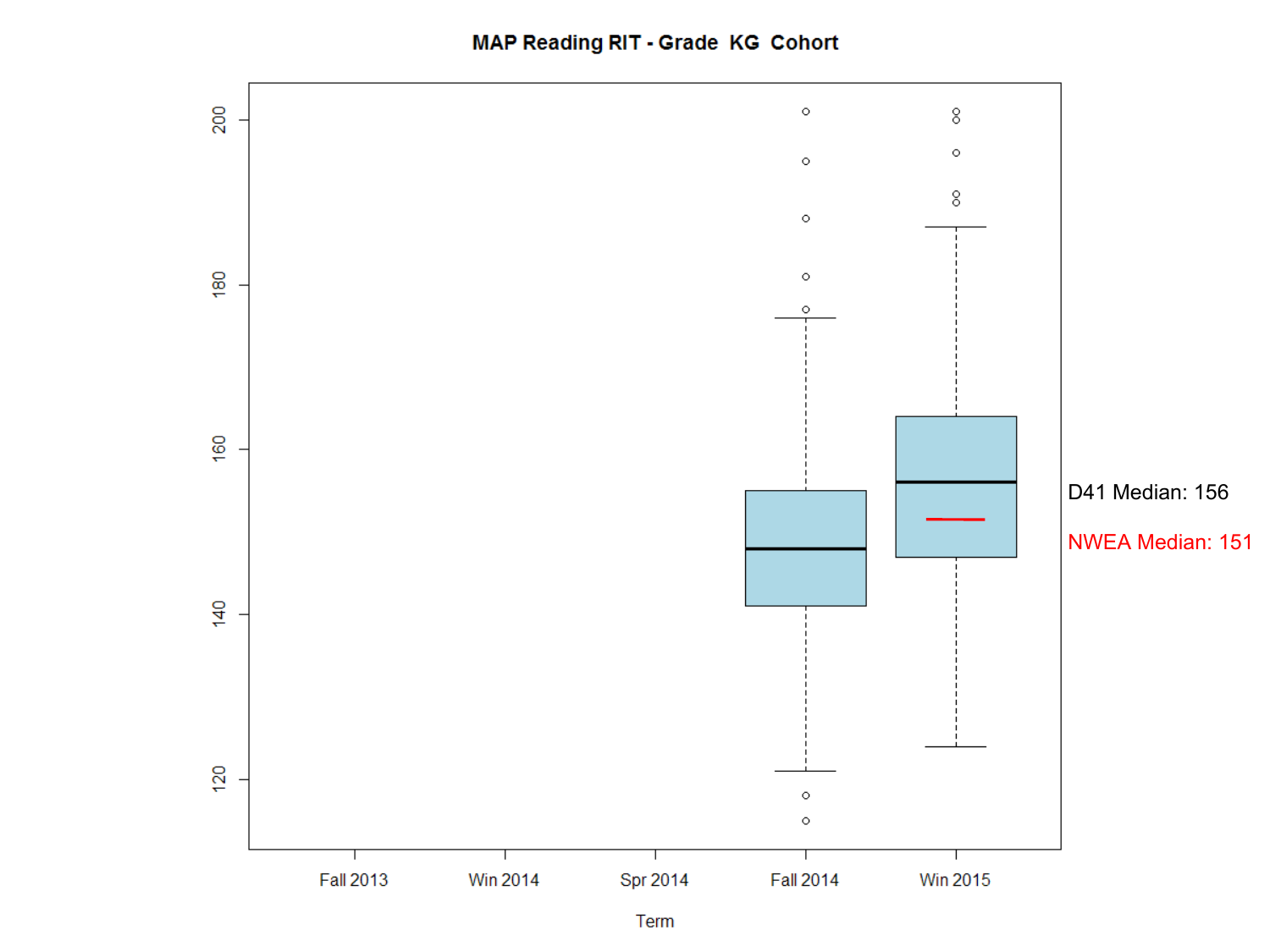**MAP Reading RIT - Grade 1 Cohort** 



Term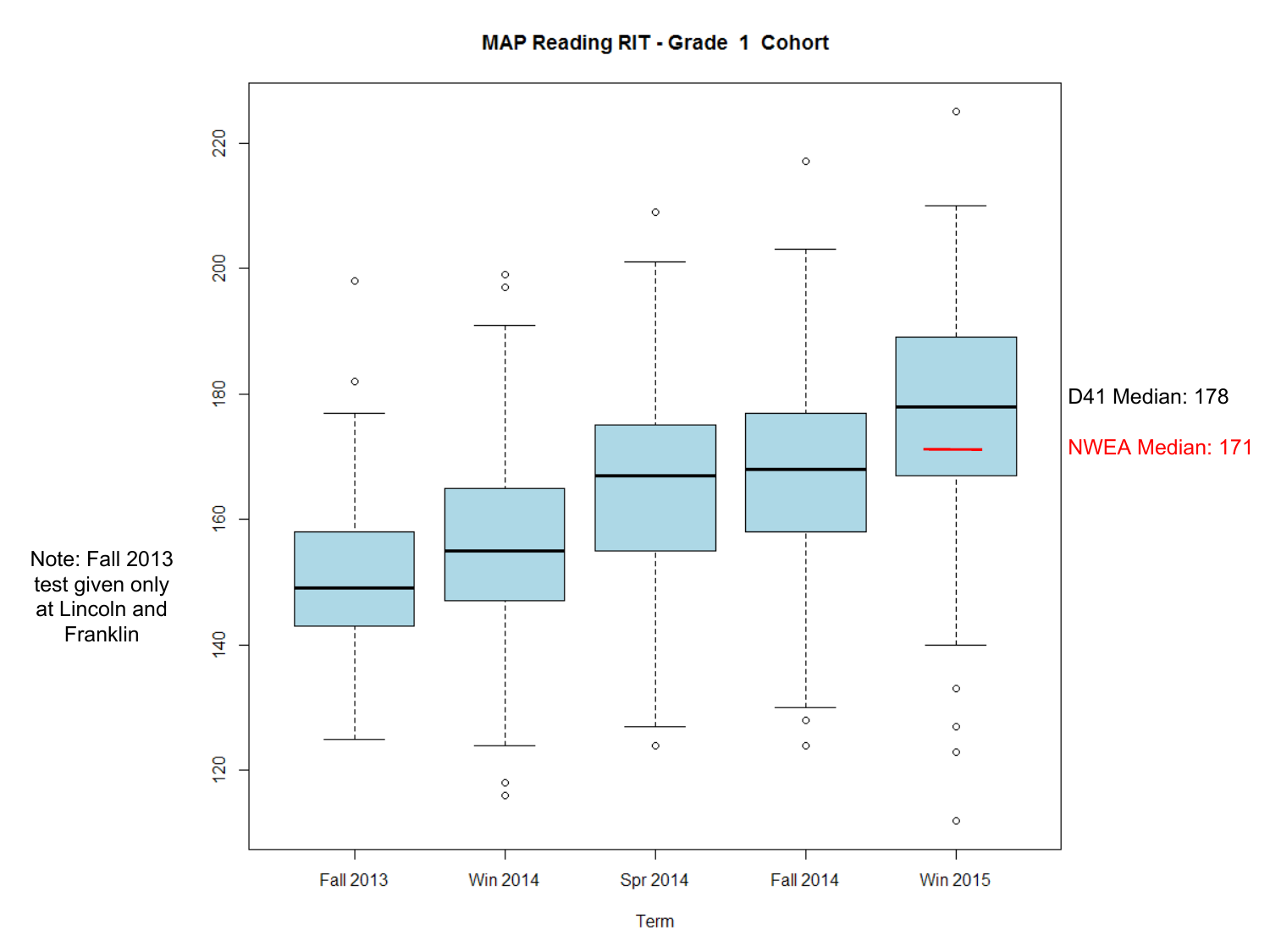**MAP Reading RIT - Grade 2 Cohort** 

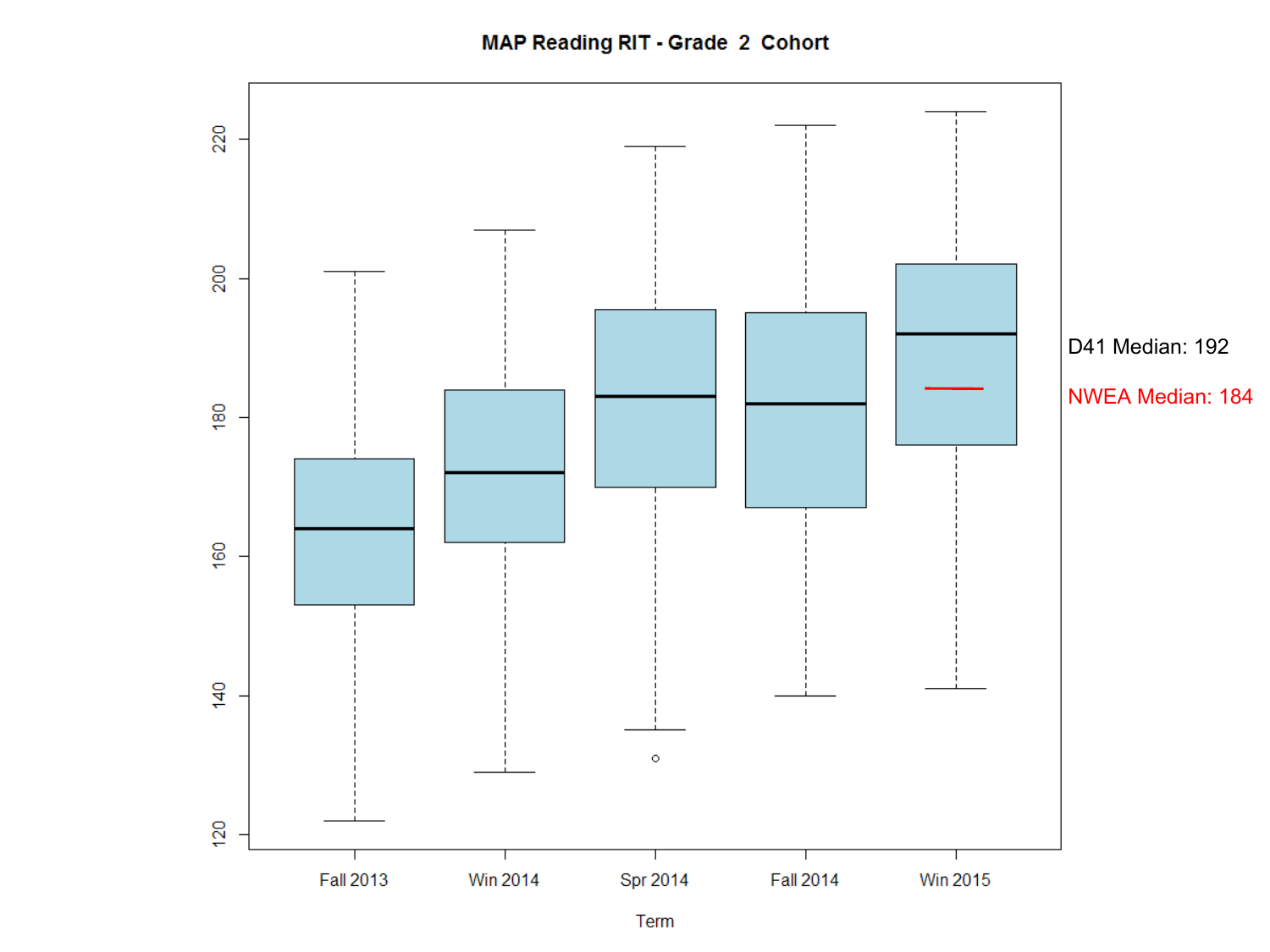**MAP Reading RIT - Grade 3 Cohort** 

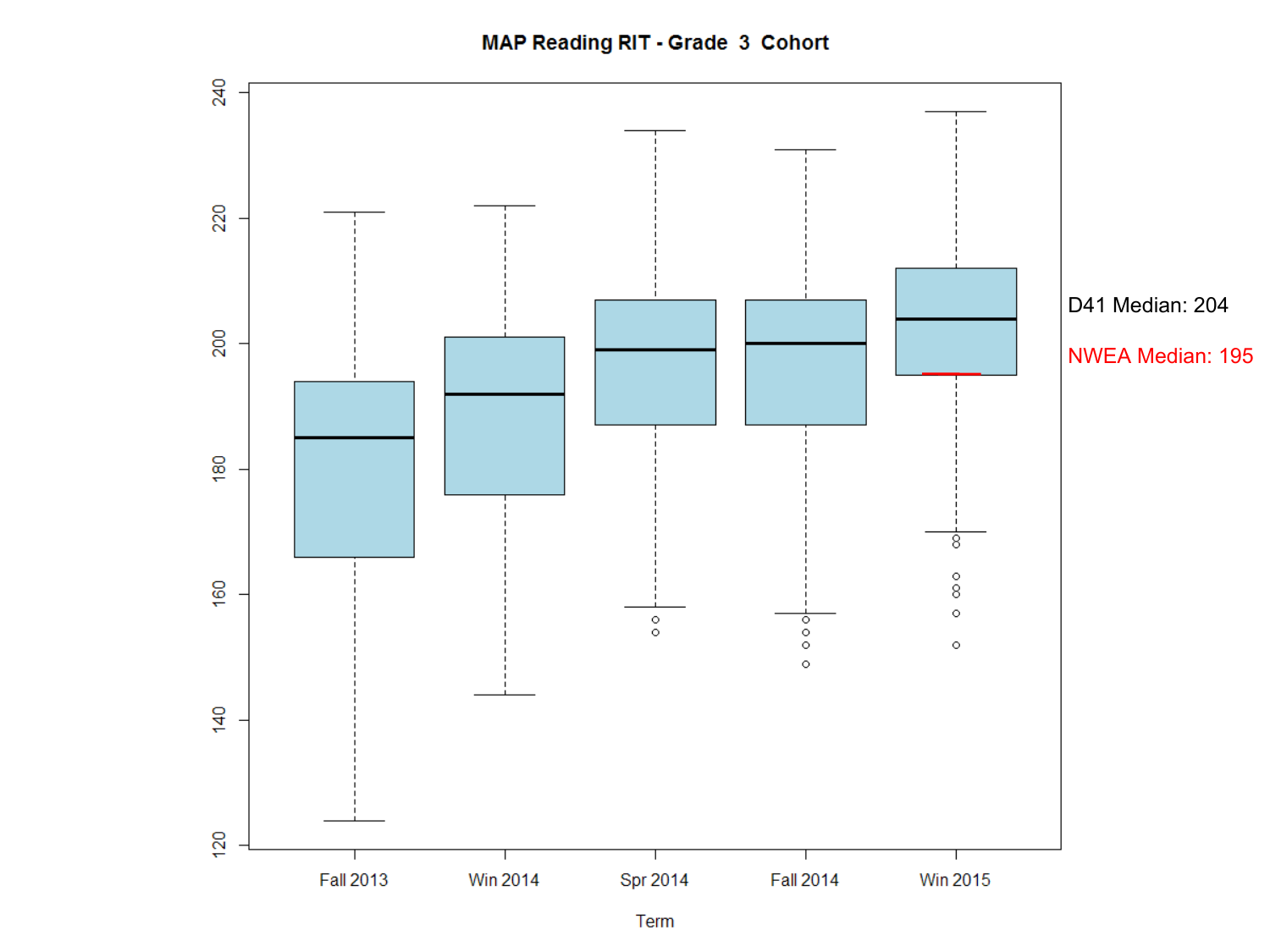**MAP Reading RIT - Grade 4 Cohort** 

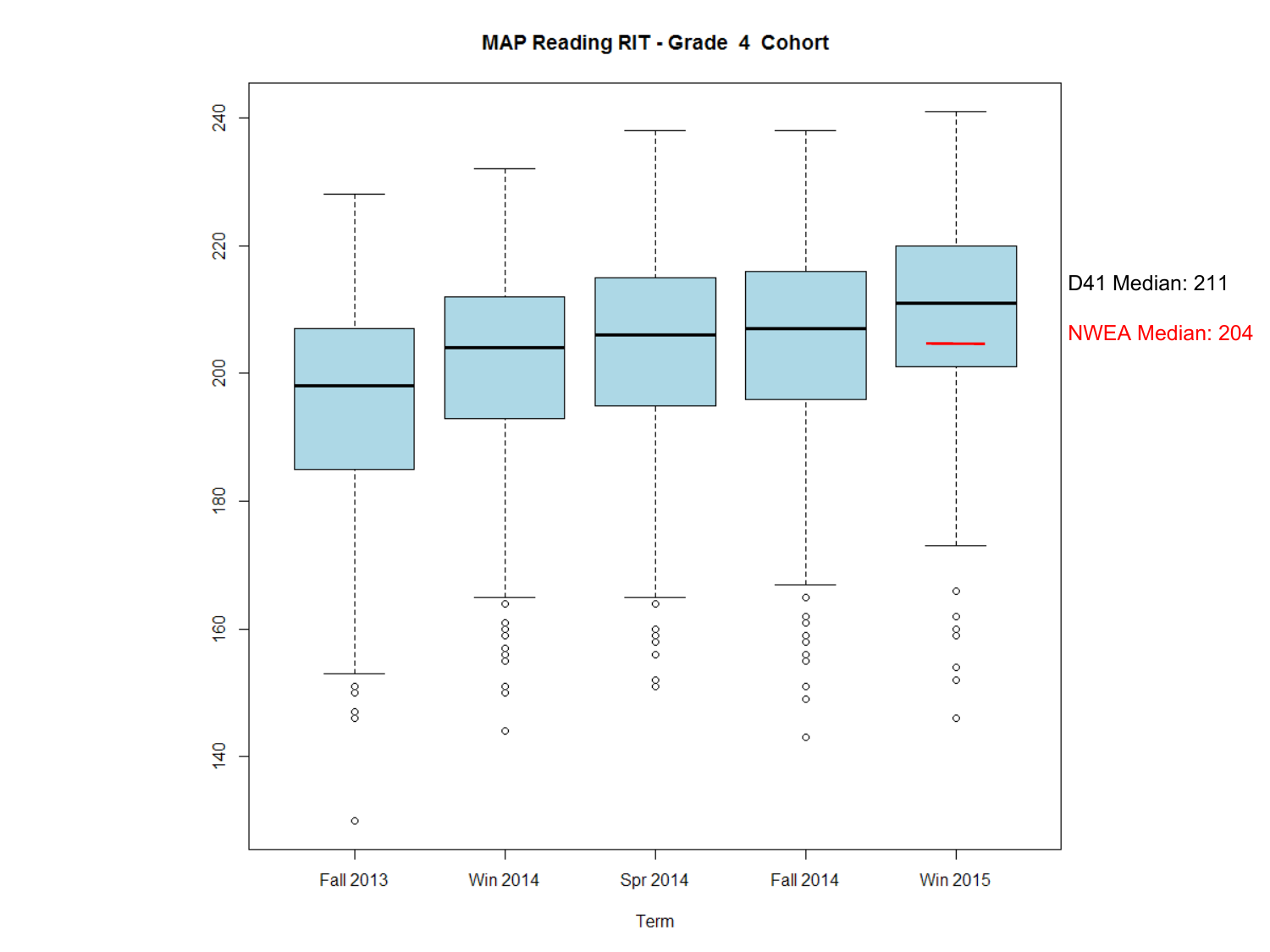**MAP Reading RIT - Grade 5 Cohort** 



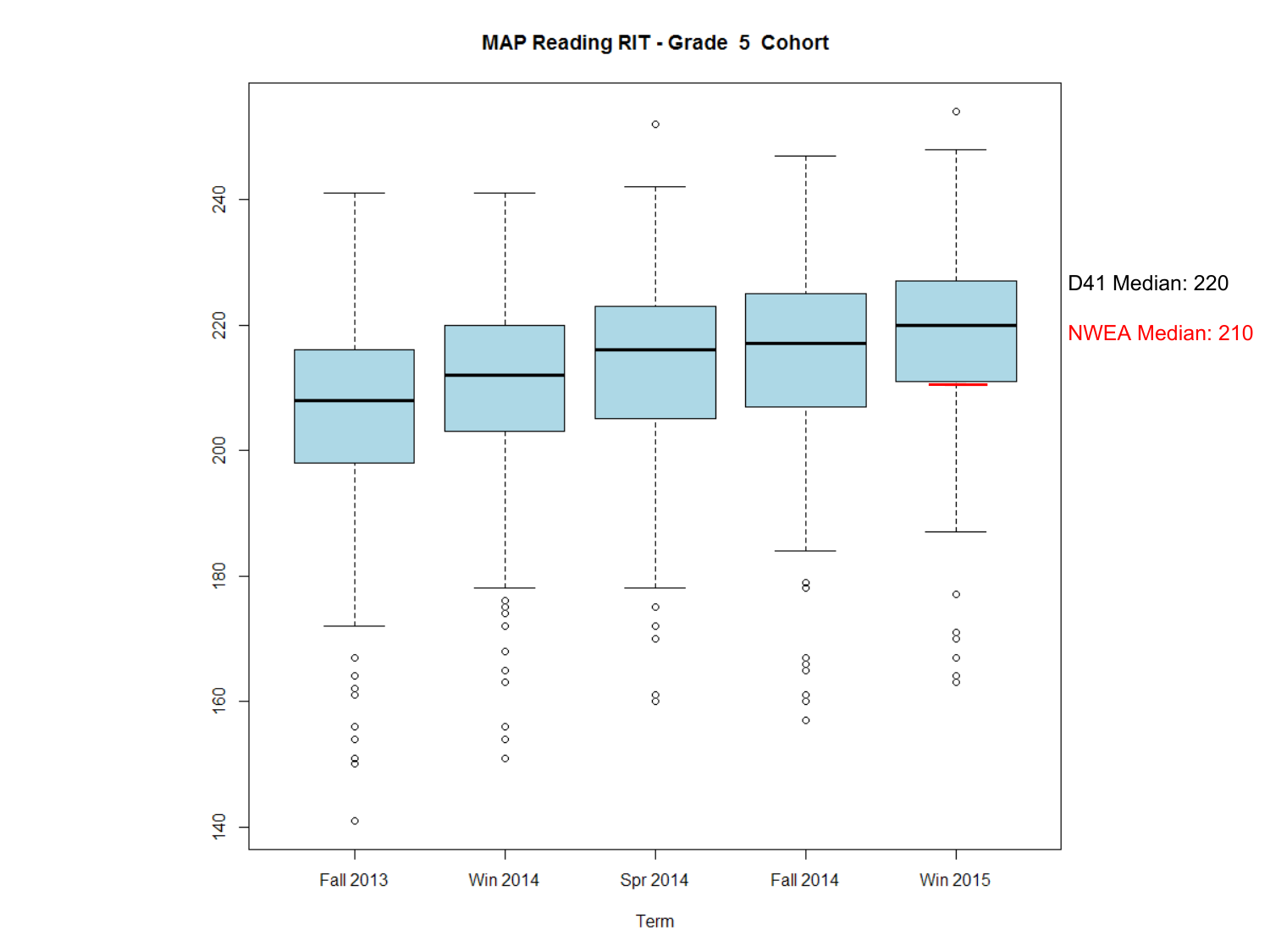**MAP Reading RIT - Grade 6 Cohort** 

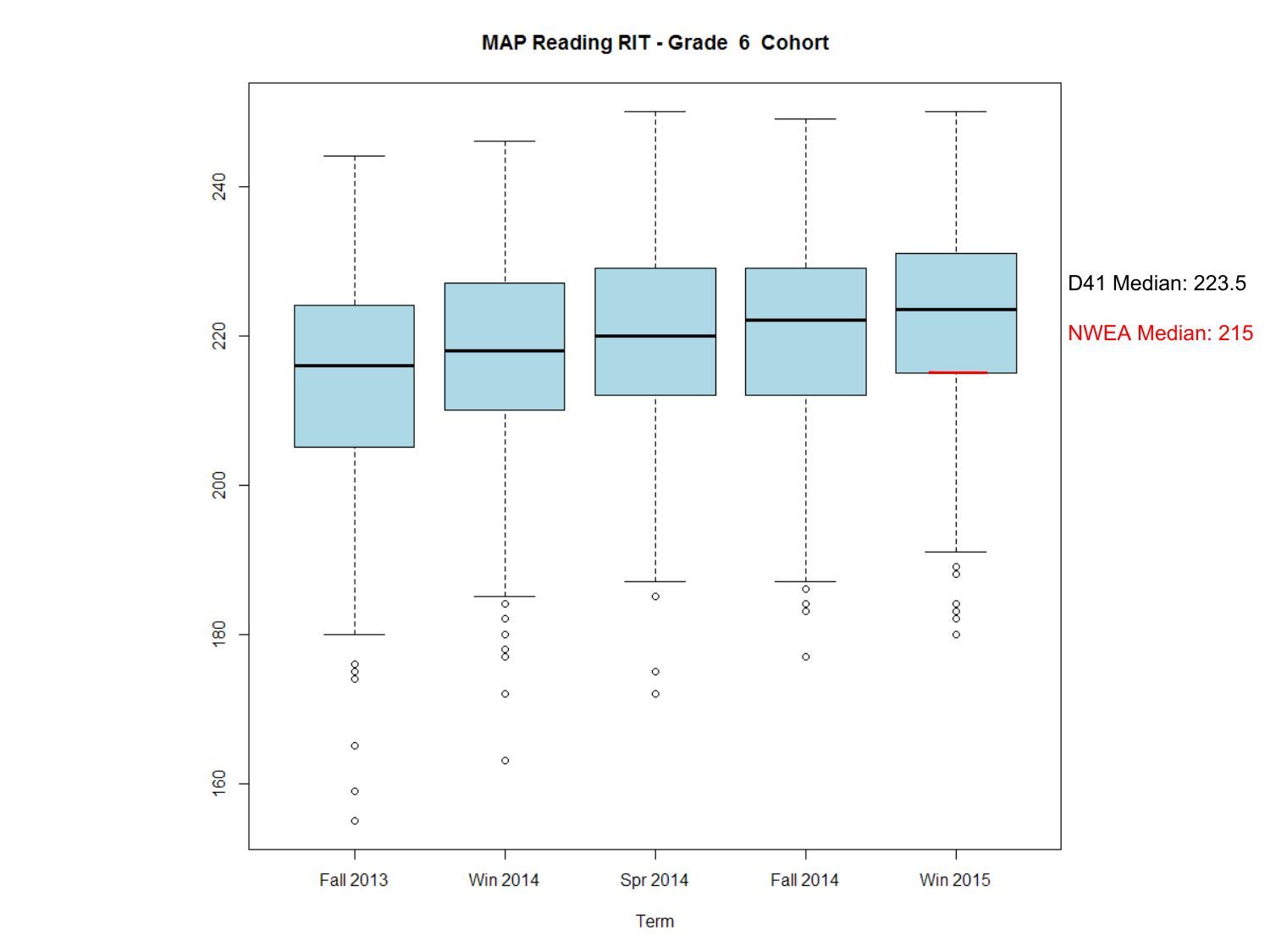**MAP Reading RIT - Grade 7 Cohort**